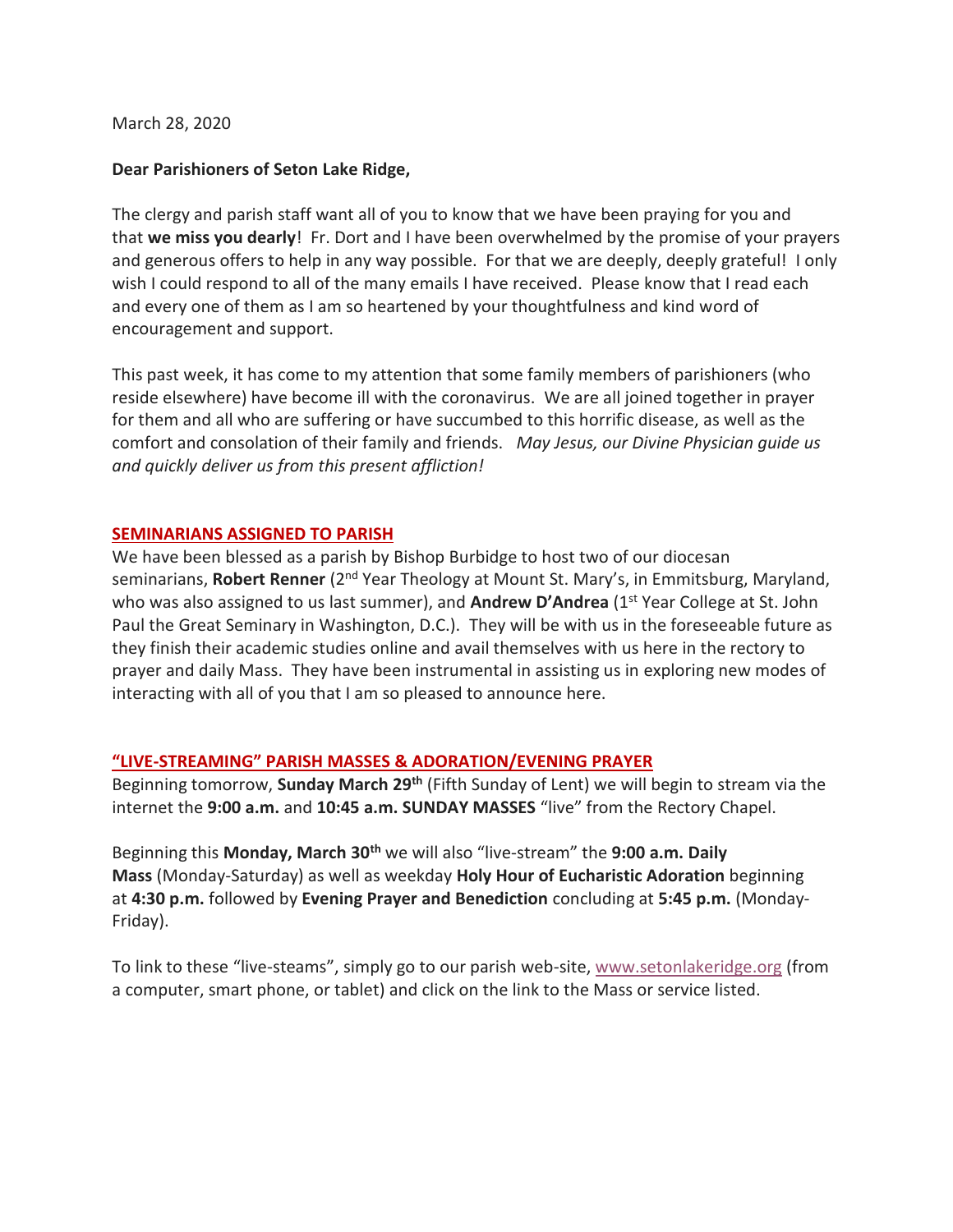## **HOLY WEEK TO BE "LIVE-STREAMED" FROM RECTORY CHAPEL**

In light of the present circumstances, Bishop Burbidge has directed us to continue the current diocesan policy not to hold public Masses during Holy Week. However, I am so pleased to say that we will be live-streaming these liturgies from our Rectory Chapel. Schedule will be forthcoming.

### **DO YOU NEED HELP?**

I am so pleased to announce that our **Human Concerns Ministry** has begun to coordinate volunteers who are able and willing to shop for groceries and pharmacy items for other parishioners who are unable because they are in a high-risk category.

For those who are in financial hardship and are in need of non-perishable food items and/or toiletries, our **MOTHER SETON FOOD PANTRY** is well stocked. Although the Parish Office is currently CLOSED, the Food Pantry will remain OPEN for parishioners and non-parishioners and you can visit the pantry, without an appointment, from 12:30-2:30 p.m. on Tuesdays and Thursdays. Simply come to the reception area of the Parish Office and ring the bell for assistance. *NOTE: At this time, children will not be permitted into the pantry.*

If you are in need of food but are in a high risk group, volunteers can make up "to go" bags based on your needs, which can be picked up at the parish office or can be delivered, if you are unable or do not feel comfortable coming to the Parish Office. For more information, please contact **Betty Maher**, Human Concerns Outreach

Coordinator, at b.maher@setonlakeridge.org or **703-494-4008, ext. 145** and leave a message.

## **WOULD YOU LIKE TO HELP?**

If you are healthy and available to **shop for our parishioners in need**, or make **Food Pantry deliveries**, please consider being a part of our network of volunteers to assist those in need. Simply contact Betty Maher for more information.

#### **PARISH BLOOD DRIVE BIG SUCCESS!**

On Saturday, March 14<sup>th</sup>, the day before we held our last public Sunday Masses, our St. Elizabeth Ann Seton Knights of Columbus Council 8183 hosted our annual Blood Drive. It was an overwhelming success with 56 blood products being donated and collected. With everything being canceled due to the Coronavirus, it was great to see how so many Knights and parishioners responded to this event. A special note of thanks to **Paul Zerkow**, our Parish Grand Knight, to **Tom Stanton** who coordinated the event, to those who assisted, **Les Krogh, John Ryan, Clyde Watts** and **Charlie O'Malley** as well as to all those who *"Gave the Gift of Life".* You make your parish family proud!

As you might be aware, there is an ongoing critical need for blood donations due to the Coronavirus outbreak. Click here to find out how to individually schedule an appointment with the **American Red Cross** to donate blood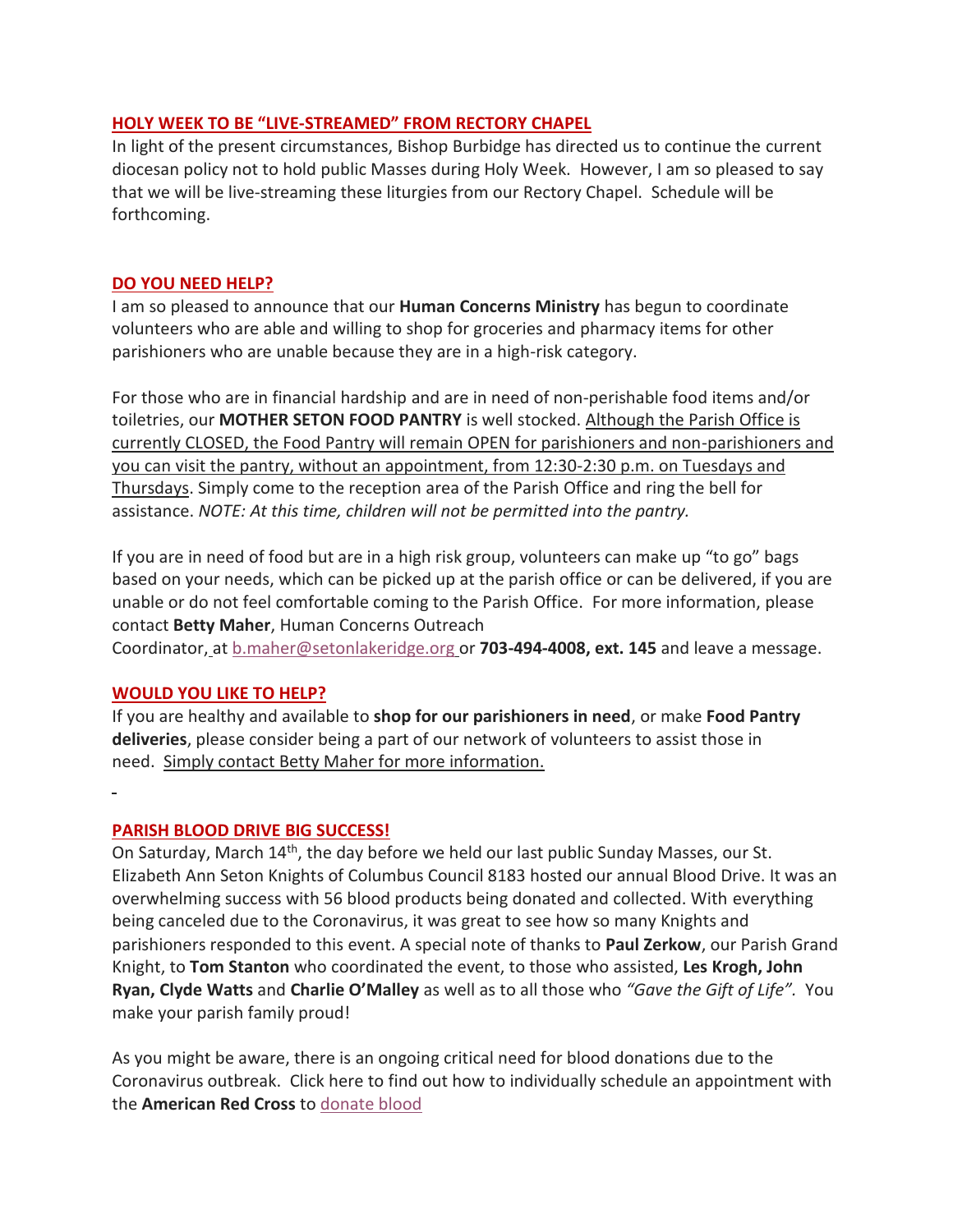# **OFFICE IS CLOSED, BUT CHURCH REMAINS OPEN & CONFESSIONS STILL BEING OFFERED**

**The Church remains open Sunday-Saturday 7:30 a.m. to 9:00 p.m.** All are welcome to come for private prayer, to make individual Stations of the Cross, etc. keeping in mind "social distancing" and in groups of 10 or fewer. Confessions continue to be offered during the normal posted times and "social distancing" is to be maintained. To facilitate this, Fr. Dort is utilizing the "Cry Room" and I am using the "Old Sound Room", near the "Our Lady of Guadalupe Image" and Votive candles. While the Office is CLOSED, the reception area to the Office will be open should you need to drop anything off. Simply utilize the mail-slot on the inside office door in the reception waiting area.

## **PLEASE STAY CONNECTED!**

We are still publishing our weekly bulletin in reduced numbers. These hard copies are located in the Church Narthex. We also encourage you to sign-up to receive the bulletin each week via email or by visiting our parish website. Click the links below: Subscribe to Seton Lake Ridge Church Bulletin View Seton Lake Ridge Church Bulletin Get our parish App

I also want to stay in touch with you by reaching out several times a week either by parish website postings, emails, texts or even a brief phone message. **This is only possible if we have current email addresses and cell phone numbers**. Please contact Violet LaVille at v.laville@setonlakeridge.org to provide or update this information. If you are aware of someone who is unable to receive these electronic communications, please pass this information along to them in any manner that you are able. Anyone can also visit our own web-site www.setonlakeridge.org for the most up to date notices, and the Diocese of Arlington web-site www.arlingtondiocese.org for additional information and latest press releases.

Finally, I offer this daily Prayer to Jesus for Healing and Guidance in the midst of this difficult situation!

May God bless and protect us all! Fr. Brian Bashista Pastor